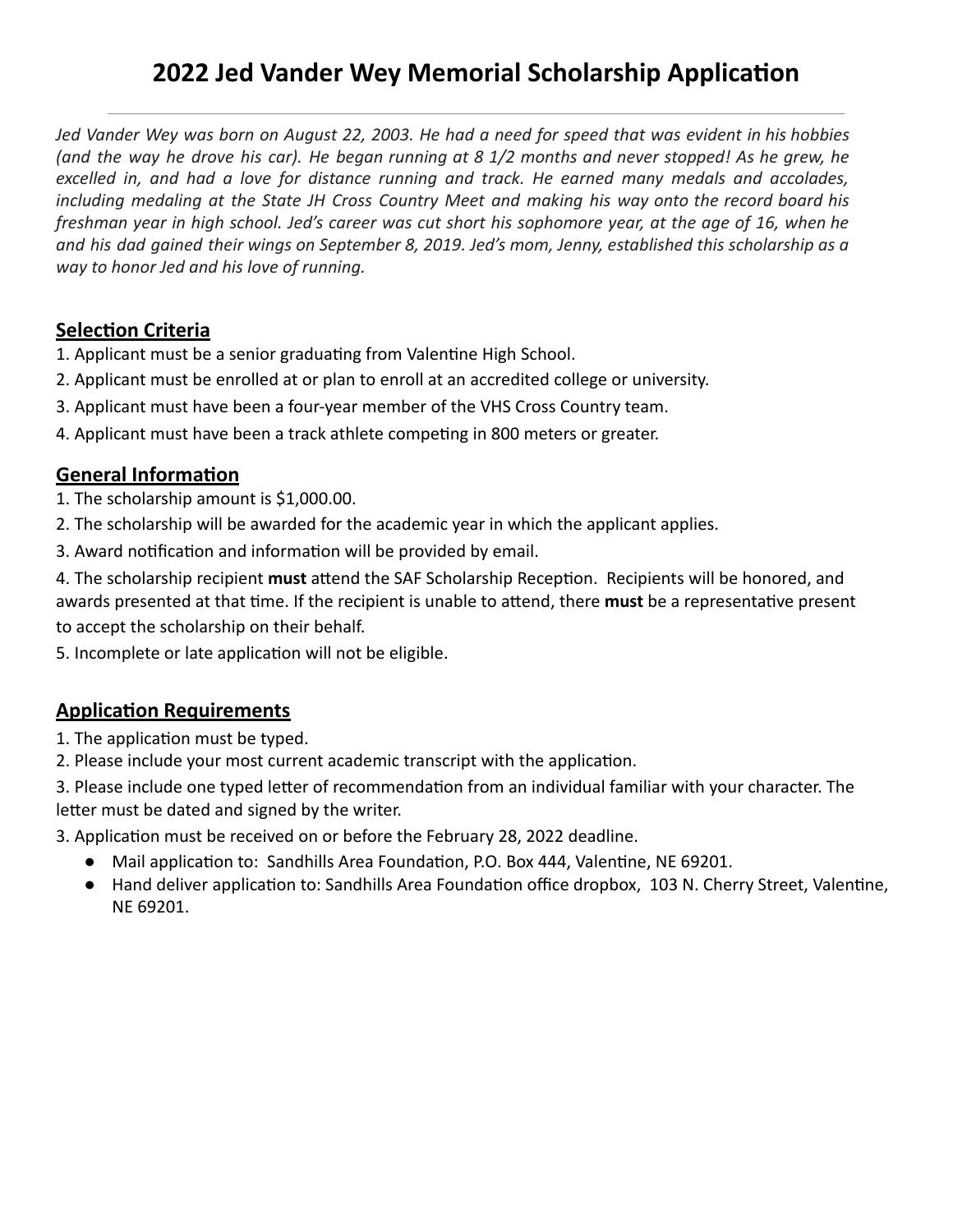## **2022 Jed Vander Wey Memorial Scholarship Application**

|                                                                                                                    | Phone <u>_______________</u> |
|--------------------------------------------------------------------------------------------------------------------|------------------------------|
|                                                                                                                    |                              |
| Intended major or course of study and the study and the study and the study of the study of the study of the study |                              |
| Academic year applying for                                                                                         |                              |

1. Please list all school and community activities that you participate in.

 **2. Please give details of work experience.** 

**3. Please explain your career plans and/or goals after college.** 

 **4. Have you applied for or received other scholarships? Please give details.**